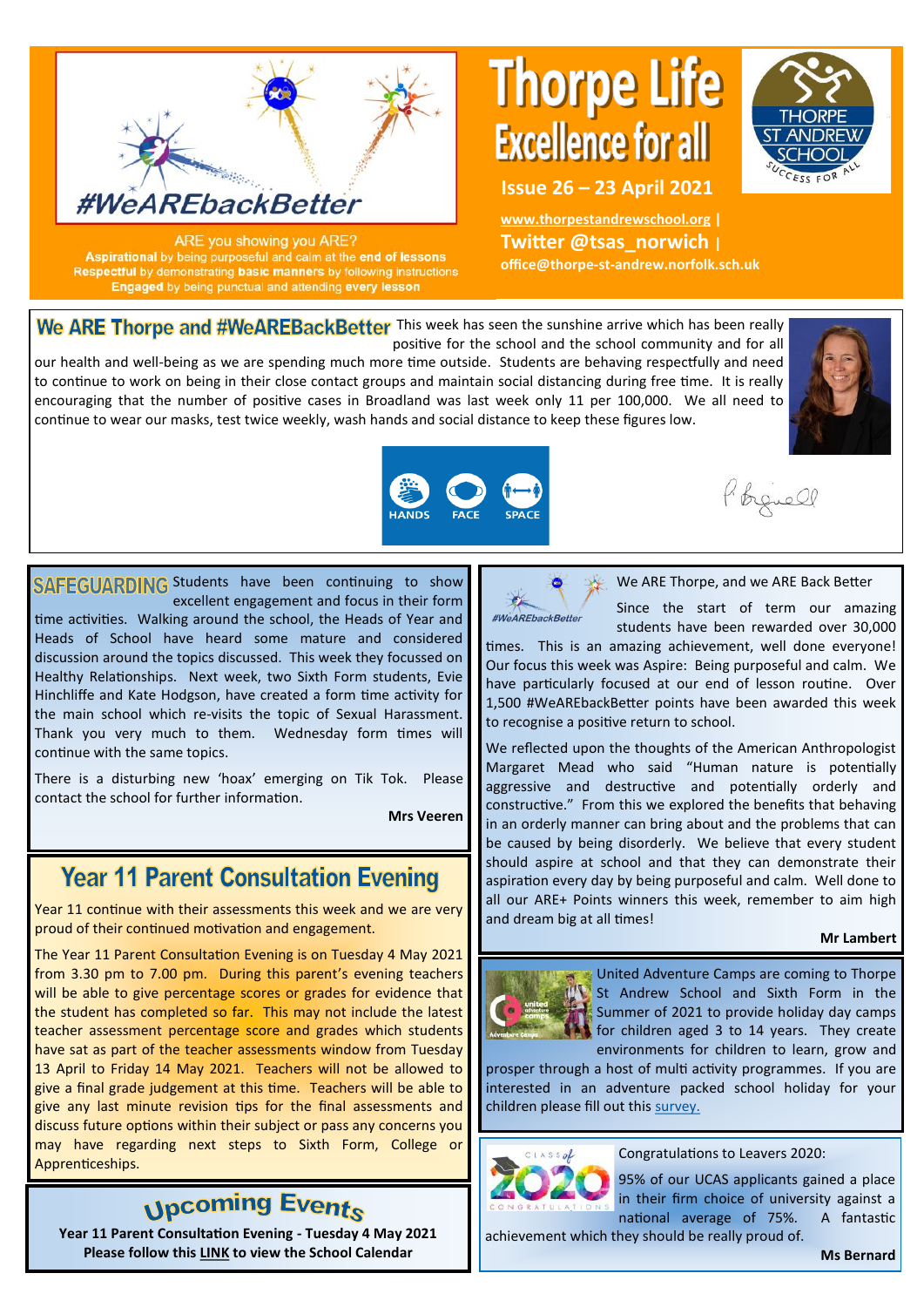

# **Thorpe Life**<br>**Excellence for all**



#### **Issue 26 – 23 April 2021**

| Letter Writing Competition Congratulations to Noor Patel - Year 7,                                                                                                                                                                                                                                                                                                                                                                                                                                                                                                                                                                                                                            | <b>Talking Mental Health Talking about mental</b>                                                                                                                                                                                                                                                                                                                                          |
|-----------------------------------------------------------------------------------------------------------------------------------------------------------------------------------------------------------------------------------------------------------------------------------------------------------------------------------------------------------------------------------------------------------------------------------------------------------------------------------------------------------------------------------------------------------------------------------------------------------------------------------------------------------------------------------------------|--------------------------------------------------------------------------------------------------------------------------------------------------------------------------------------------------------------------------------------------------------------------------------------------------------------------------------------------------------------------------------------------|
| Dominic Higgins - Year 8 and Jashnuaka                                                                                                                                                                                                                                                                                                                                                                                                                                                                                                                                                                                                                                                        | health!                                                                                                                                                                                                                                                                                                                                                                                    |
| Sivasutharjanan - Year 8 for their fantastic entrants into the letter writing                                                                                                                                                                                                                                                                                                                                                                                                                                                                                                                                                                                                                 | Sometimes it's difficult to talk, and sometimes                                                                                                                                                                                                                                                                                                                                            |
| competition. They wrote thoughtfully and eloquently about what they would say                                                                                                                                                                                                                                                                                                                                                                                                                                                                                                                                                                                                                 | teenagers don't want to talk to us!                                                                                                                                                                                                                                                                                                                                                        |
| to their future selves. We really enjoyed reading them and we were delighted to                                                                                                                                                                                                                                                                                                                                                                                                                                                                                                                                                                                                               | If you're worried about this and would like to learn                                                                                                                                                                                                                                                                                                                                       |
| pass on to them a specially designed certificate awarded by their Head of Year.                                                                                                                                                                                                                                                                                                                                                                                                                                                                                                                                                                                                               | more about how to support your child's mental                                                                                                                                                                                                                                                                                                                                              |
| Here are some extracts from their letters:                                                                                                                                                                                                                                                                                                                                                                                                                                                                                                                                                                                                                                                    | health please view this leaflet which has advice and                                                                                                                                                                                                                                                                                                                                       |
| 'It is a very strange time and I'm sure that you haven't forgotten itIt's been                                                                                                                                                                                                                                                                                                                                                                                                                                                                                                                                                                                                                | guidance for parents and carers about how to make                                                                                                                                                                                                                                                                                                                                          |
| very strange, we have to wear masks in school and the years are split up'.                                                                                                                                                                                                                                                                                                                                                                                                                                                                                                                                                                                                                    | conversations about your child's feelings part of                                                                                                                                                                                                                                                                                                                                          |
| <b>Dominic Higgins</b>                                                                                                                                                                                                                                                                                                                                                                                                                                                                                                                                                                                                                                                                        | everyday conversation. The leaflets are from                                                                                                                                                                                                                                                                                                                                               |
| Through out that time I learnt the importance of actually communicating                                                                                                                                                                                                                                                                                                                                                                                                                                                                                                                                                                                                                       | the Anna Freud National Centre for Children and                                                                                                                                                                                                                                                                                                                                            |
| with friends and teacher at school'.                                                                                                                                                                                                                                                                                                                                                                                                                                                                                                                                                                                                                                                          | Families, a children's mental health charity. You can                                                                                                                                                                                                                                                                                                                                      |
| Jashnuaka Sivasutharjanan                                                                                                                                                                                                                                                                                                                                                                                                                                                                                                                                                                                                                                                                     | find more information about them here.                                                                                                                                                                                                                                                                                                                                                     |
| 'I would like to say that you should always believe in yourself and be as supportive<br>as you can to family, friends and even strangers'. Noor Patel                                                                                                                                                                                                                                                                                                                                                                                                                                                                                                                                         | Parking We have requested that students walk to<br>school<br>where possible but if parents have to<br>drop off and collect their children we have asked                                                                                                                                                                                                                                    |
| TESTING This week students have been issued with more tests.                                                                                                                                                                                                                                                                                                                                                                                                                                                                                                                                                                                                                                  | that they use the Park and Stride scheme located at                                                                                                                                                                                                                                                                                                                                        |
| Please support your child to complete these tests twice                                                                                                                                                                                                                                                                                                                                                                                                                                                                                                                                                                                                                                       | the Fitzmaurice Pavillion and Thorpe Recreation                                                                                                                                                                                                                                                                                                                                            |
| weekly. Please email trackandtrace-tsa@yare-edu.org.uk if your child has a                                                                                                                                                                                                                                                                                                                                                                                                                                                                                                                                                                                                                    | Ground car parks (supported by the Town Council).                                                                                                                                                                                                                                                                                                                                          |
| positive test, you must inform the school via this email address to enable close                                                                                                                                                                                                                                                                                                                                                                                                                                                                                                                                                                                                              | We will be monitoring the situation and continue to                                                                                                                                                                                                                                                                                                                                        |
| contact with other students to be identified and followed up and confirmed cases                                                                                                                                                                                                                                                                                                                                                                                                                                                                                                                                                                                                              | work to reduce congestion as much as possible to                                                                                                                                                                                                                                                                                                                                           |
| also need to be reported to Public Health England.                                                                                                                                                                                                                                                                                                                                                                                                                                                                                                                                                                                                                                            | make the roads around our school safe.                                                                                                                                                                                                                                                                                                                                                     |
| Students know how to perform the test and information will be provided in the kit                                                                                                                                                                                                                                                                                                                                                                                                                                                                                                                                                                                                             | We would like to remind Sixth Form students that                                                                                                                                                                                                                                                                                                                                           |
| available. You can also watch a short video demonstration on how to take the                                                                                                                                                                                                                                                                                                                                                                                                                                                                                                                                                                                                                  | they can park on the South Site car park near the                                                                                                                                                                                                                                                                                                                                          |
| test via this LINK.                                                                                                                                                                                                                                                                                                                                                                                                                                                                                                                                                                                                                                                                           | astro pitch after applying to Mrs Wheatley for a                                                                                                                                                                                                                                                                                                                                           |
| Results must be reported to the NHS, so please follow<br>Coronavirus: Key symptoms<br>the instructions in the booklet and report to<br>Fever and tiredness<br>www.gov.uk.report-covid19-result. If you get a negative<br>result, continue as normal following National guidance<br>Loss of taste or smell<br>including regular handwashing, social distancing and<br>wearing face coverings. Please follow this LINK to see a<br>short video on how we can all help stop the spread of<br>the virus.                                                                                                                                                                                          | parking permit. However, students will have to<br>make their way, on foot, to the Sixth Form entrance<br>so that they are not crossing other years' bubbles.<br>Thank you for your understanding, cooperation and<br>consideration of the residents who live close to our<br>school.<br>If you have any concerns please contact the school                                                 |
| If the test is POSITIVE it means the person could be infected with Coronavirus and                                                                                                                                                                                                                                                                                                                                                                                                                                                                                                                                                                                                            | here.                                                                                                                                                                                                                                                                                                                                                                                      |
| risk infecting others. When you report the results you will be provided with                                                                                                                                                                                                                                                                                                                                                                                                                                                                                                                                                                                                                  | <b>PE ARE back better</b> We are delighted to be able                                                                                                                                                                                                                                                                                                                                      |
| further information on the next steps to take.                                                                                                                                                                                                                                                                                                                                                                                                                                                                                                                                                                                                                                                | to offer the following clubs                                                                                                                                                                                                                                                                                                                                                               |
| If any student experiences symptoms of COVID-19 they MUST NOT attend school<br>until they have had a negative test. Please follow the LINK for COVID-19<br>symptoms and what you will need to do.                                                                                                                                                                                                                                                                                                                                                                                                                                                                                             | from the week beginning Monday 19 April 2021.<br>Monday -<br>Year 7 - Tennis, Rounders, Cricket<br>and Athletics.<br>Wednesday - Year 9 - Tennis, Rounders, Cricket                                                                                                                                                                                                                        |
| You and anyone who lives with you and anyone in<br>your support bubble MUST SELF ISOLATE in<br><b>DO NOT FORGET TO</b><br>accordance with current National guidance for 10<br><b>COMPLETE YOUR COVID-</b><br>days. All positive results from rapid tests<br><b>19 TEST TWICE WEEKLY</b><br>undertaken at home do need to be confirmed<br>with a standard PCR test. This is because these<br>tests are not conducted in a controlled<br>environment and will not have trained staff on hand. Following a positive LFD test<br>at home, a confirmatory PCR test should be booked online or by calling 119.<br>Whilst awaiting the PCR result, the student and their close contacts should self- | and Athletics.<br>Thursday - Year 8 - Tennis, Rounders, Cricket<br>and Athletics.<br>Clubs are open to all students and run from 3.15 pm<br>to 4.15 pm. You will need to meet at the following<br>venues:<br>Year 7 - North Hall, Year 8 - South Sports Hall,<br>Year 9 - South Gym<br>It is not to late to join a club, anyone is still<br>welcome. Please sign up in your PE lessons, or |
| isolate. If the PCR test is negative, it overrides the self-test LFD test (at home                                                                                                                                                                                                                                                                                                                                                                                                                                                                                                                                                                                                            | come along on your designated day where we will                                                                                                                                                                                                                                                                                                                                            |
| only).                                                                                                                                                                                                                                                                                                                                                                                                                                                                                                                                                                                                                                                                                        | take a list of names for track and trace purposes.                                                                                                                                                                                                                                                                                                                                         |